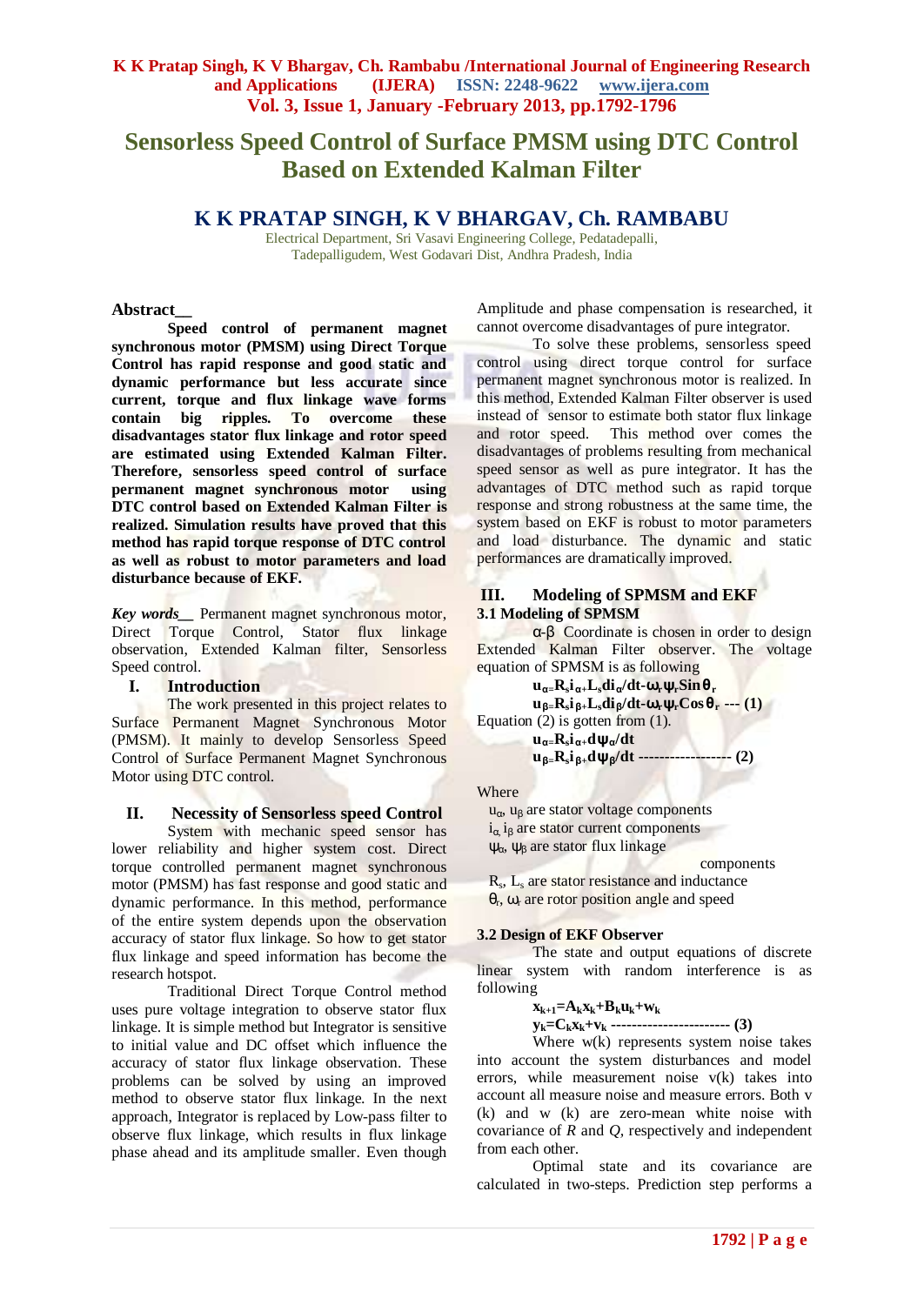prediction of both quantities based on the previous estimates. The equations are as the following:

 $\mathbf{X}^{\wedge}_{\mathbf{k}/\mathbf{k-1}} = \mathbf{A}_{\mathbf{k}/\mathbf{k-1}} \mathbf{x}^{\wedge}_{\mathbf{k-1}} + \mathbf{B}_{\mathbf{k}/\mathbf{k-1}} \mathbf{u}_{\mathbf{k-1}}$  ---------- **(4)**  $P^{\uparrow}{}_{k/k-1} = A_{k/k-1}P_{k-1}A^{T}{}_{k/k-1} + Q$  --------- (5)

The Innovation step corrects the predicted state and estimation and its covariance matrix through a feedback correction scheme that makes use of the actual measured quantities, which are realized by the following equations.

$$
K_{k} = P^{\hat{}}_{k/k-1} C^{T}{}_{k}[C_{k}P^{\hat{}}_{k/k-1} C^{T}{}_{k} + R] (6)
$$
  
x^k<sub>k/k</sub>=x^k<sub>k/k-1</sub>+K<sub>k</sub>[y<sub>k</sub>-C<sub>k</sub>x^k<sub>k/k-1</sub>] (7)  
P<sub>k/k</sub>= (1-K<sub>k</sub>C<sub>k</sub>)P^k<sub>k/k-1</sub> (8)

**IV. Design of EKF Based DTC for PMSM**

The flux linkage equation of SPMSM is as the following

 $\mathbf{\Psi}_{\alpha} = \mathbf{L}_{\mathbf{s}} \mathbf{i}_{\alpha} + \mathbf{\Psi}_{\mathbf{f}} \mathbf{C} \mathbf{0} \mathbf{s} \mathbf{\theta}_{\mathbf{r}}$ 

 **ψ<sup>β</sup>=**L<sup>s</sup> i **<sup>β</sup>+ψf Sin**θ**r ---(9)**

From  $(2)$  &  $(9)$ ,  $(10)$  can be obtained.

**dψa**<sup> $\ell$ </sup>**dt** =  $-(R_s/L_s)\psi_\alpha+(R_s/L_s)\psi_f\cos\theta_r+u_\alpha$ 

$$
d\psi_{\beta}/dt = (R_s/L_s)\psi_{\beta} + (R_s/L_s)\psi_f \sin\theta_r + u_{\beta} \dots (10)
$$

As sampling interval time is so smaller than dynamic process of SPMSM, speed can be considered unchanged

i.e **dω/dt=0** 

Also we have the equation

 $d\theta_r/dt=0$ **x**(**t**)=  $[\psi_{\alpha} \ \psi_{\beta} \ \omega_{\text{r}} \ \theta_{\text{r}}]^{\text{T}}$  is selected as state variable,  $U=[\mathbf{u}_{\alpha} \ \mathbf{u}_{\beta}]^T$  and  $\mathbf{y}=[\mathbf{i}_{\alpha} \ \mathbf{i}_{\beta}]^T$  are chosen as input and output variable respectively which can easily obtained from the measurements.

Thus the dynamic state model for SPMSM was as following.

$$
x' = f(x)+Bu
$$
  
y=g(x) \t........(11)

Where

$$
f(x)=\begin{pmatrix}- (R_s/L_s)\psi_\alpha+(R_s/L_s)\psi_f Cos\theta\\ -(R_s/L_s)\psi_\beta+(R_s/L_s)\psi_f Sin\theta\\ 0\\ 0\\ \omega_r\end{pmatrix}
$$

$$
g(x)=\begin{pmatrix}-1&(\psi_\alpha\cdot\psi_f Cos\theta_r)\\ Ls\\ -\frac{1}{Ls}(\psi_\beta\cdot\psi_f Sin\theta_r)\\ Ls\end{pmatrix},\quad B=\begin{pmatrix}1&0\\0&1\\0&0\\0&0\end{pmatrix}
$$

Equation (12) is obtained by linearization and discretization of (11).

$$
x(k+1)=A(k)x(k)+H(k)u(k)+w(k)
$$
  
\nwhere  
\n
$$
A=\begin{bmatrix}\n-R_s/L_s & 0 & 0 & -(R_s/L_s)\psi_f \sin\theta_r \\
0 & R_s/L_s & 0 & (R_s/L_s)\psi_f \cos\theta_r \\
0 & 0 & 0 & 0 \\
0 & 0 & 1 & 0\n\end{bmatrix}, H(k)=\begin{bmatrix}\nT & 0 \\
0 & T & 0 \\
0 & 0 & 0 \\
0 & 0 & 0\n\end{bmatrix}
$$

$$
C\!\!=\!\!\begin{bmatrix} \textbf{0} & \textbf{0} & \textbf{0} & \textbf{0} \\ \textbf{0} & \textbf{0} & \textbf{1} & \textbf{0} \\ \textbf{1}/L_s & \textbf{0} & \textbf{0} & (\psi_f/L_s) Sin\, \theta_r \\ \textbf{0} & \textbf{1}/L_s & \textbf{0} & -(\psi_f/L_s) \, Cos\, \theta_r \end{bmatrix}
$$

System noise  $w(k)$  represents the error caused by parameter changes and linearization and discretization, while  $v(k)$  represents errors caused by input and output measurements. Given system initial state, state estimates can be determined by recursive operation according to (4) to (8).

#### *Speed Sensorless DTC Control:-*

Schematic diagram of speed Sensorless DTC control for SPMSM based on EKF is shown in below Figure.



 Switch voltage vector selection is shown in below table

| Δ<br>Ψ | T  | ⊕   | 2   | ⊚   | ④   | 6   | $_{\tiny{\textregistered}}$ |
|--------|----|-----|-----|-----|-----|-----|-----------------------------|
|        |    | Us2 | Us3 | Us4 | Us5 | Us6 | Us1                         |
|        |    | Us7 | Us8 | Us7 | Us8 | Us7 | Us8                         |
|        | -1 | Us6 | Us1 | Us2 | Us3 | Us4 | Us5                         |
| $-1$   |    | Us3 | Us4 | Us5 | Us6 | Us1 | Us2                         |
|        | 0  | Us8 | Us7 | Us8 | Us7 | Us8 | Us7                         |
|        |    | Us5 | Us6 | Us1 | Us2 | Us3 | Us4                         |

## **V. SIMULATION RESULTS & DISCUSSIONS**

Simulation model is established using MATLAB/SIMULINK tools. EKF algorithm is achieved by S function. Parameters of SPMSM are shown in table below

| <b>Motor parameters</b> | value                                   |
|-------------------------|-----------------------------------------|
|                         | $1.26 \Omega$                           |
|                         |                                         |
|                         | 6.5H                                    |
|                         | 0.175 W <sub>b</sub>                    |
|                         | $0.0008$ K <sub>g</sub> .m <sup>2</sup> |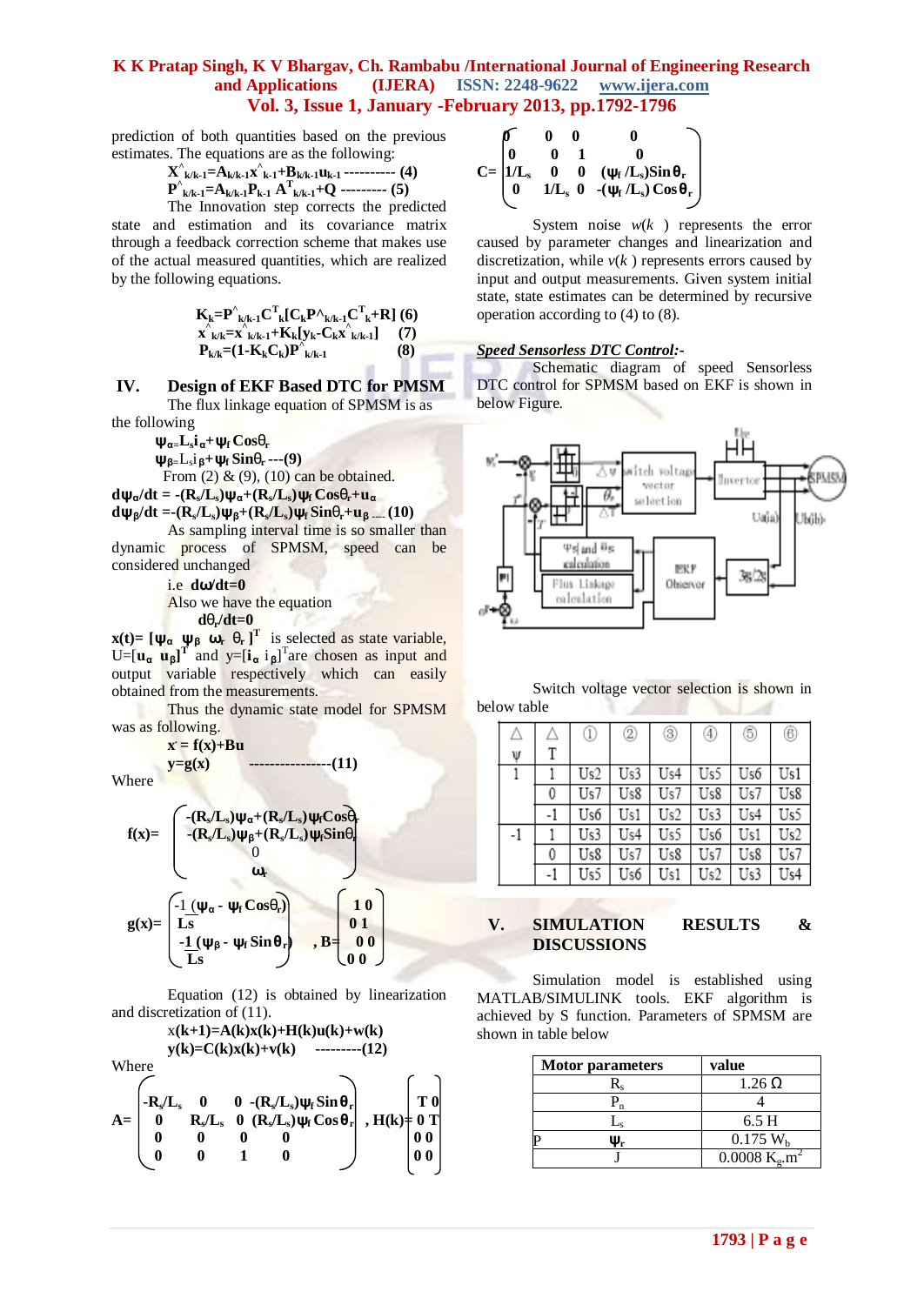Parameters of EKF are as following to ensure filter not divergent



Simulation results of DTC control based on EKF for all the cases in Comparison of with traditional DTC control are illustrated in figures below

#### **Case 1: Sudden decrease of torque**

Given rotor speed is 500rpm, at 0.2 seconds, load torque decreases from 30 N-m to 0N-m. Corresponding stator flux linkage and electromagnetic torque waves using traditional DTC method and DTC-based on EKF method are respectively shown in Figure 1 & 2.

## **Figure 1: Stator flux linkage waves**







(b) Traditional DTC method



Flux linkage under traditional DTC is not smooth and has sharp fluctuation especially in the start-up, while, under DTC-based on EKF flux linkage has no obvious ripples due to more accurate EKF observer. Torque dynamic response time is basically the same, which indicates EKF control method do not affect the DTC dynamic performance.

The torque ripples using DTC-based on EKF method is significantly reduced and steady performance has been greatly improved. **Case 2: Sudden increase of torque**

Given rotor speed is 100rpm, at 0.1 seconds, load torque increases from 0N.m to 6N.m. Corresponding rotor speed and current waves using traditional DTC method and DTC-based on EKF method are respectively shown in Figure 3 & 4.



(a) DTC-based on EKF method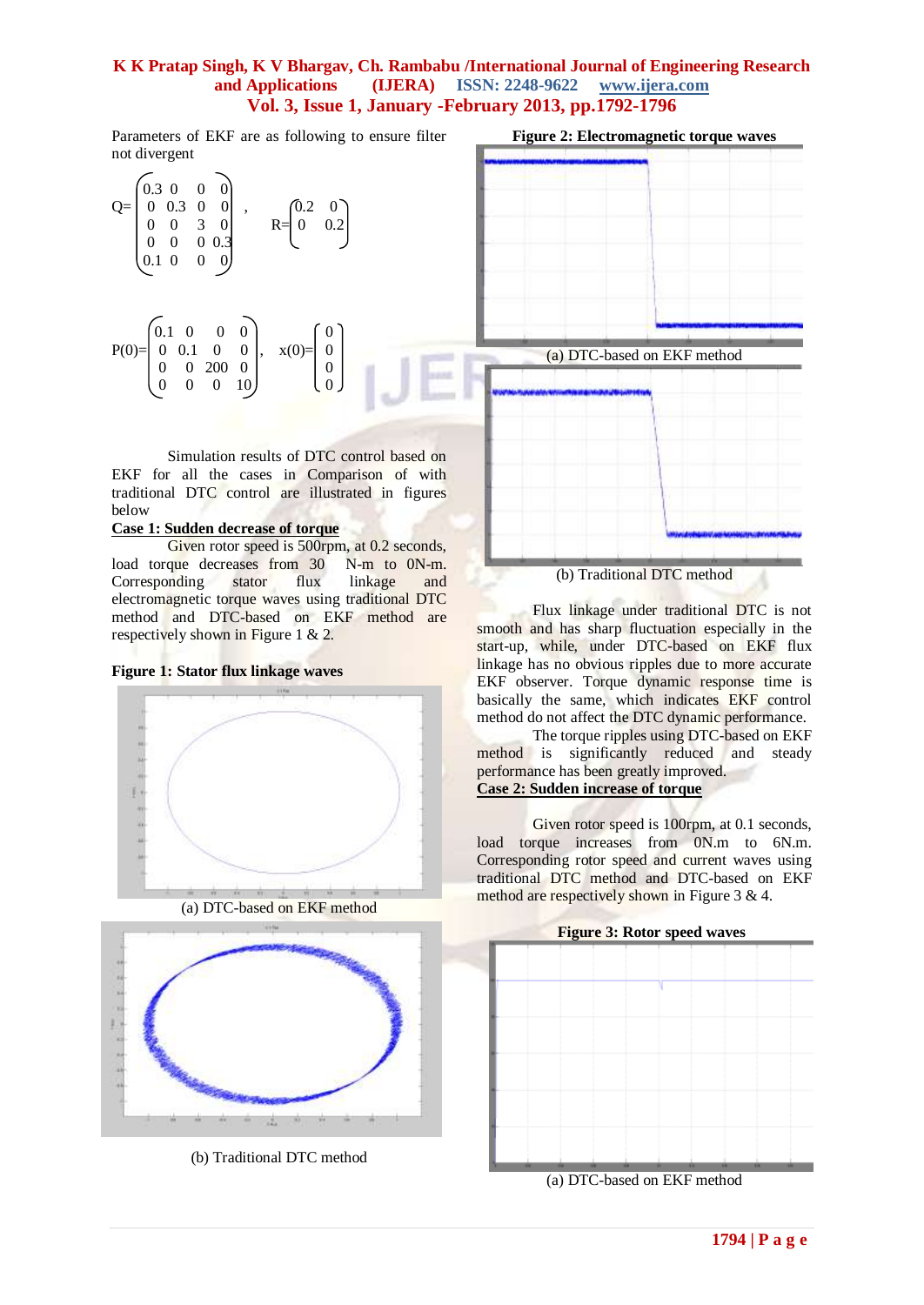

(b) Traditional DTC

The system robustness to the load disturbance using DTC-based on EKF method has been greatly enhanced. When disturbance occurred, speed and current is regulated fast to avoid large overstrike and oscillation. Their waves are more smoothing, especially in the start-up.

## **Case 3: Sudden increase of speed**

At 0.5 seconds, given rotor speed increases from 1000rpm to 1500rpm, and Load torque is 6N-m. Corresponding rotor speed and rotor angle waves are shown in Figure 5 & 6

The estimated speed and rotor angle lag behind real speed and angle respectively when motor starts and given speed mutates, but it also satisfies performance demand for motor control, while, at steady operation the estimated speed follows up real speed only with small error, which reflects EKF algorithm has good filtering effect.

## **VI. CONCLUSIONS**

A complete structure of the Sensorless speed control of SPMSM using Direct Torque Control based on Extended Kalman Filter developed. The controller's performance has been verified with sudden change in load torque as well as sudden change in speed, using MATLAB /SIMULINK mathematical models. The simulation results